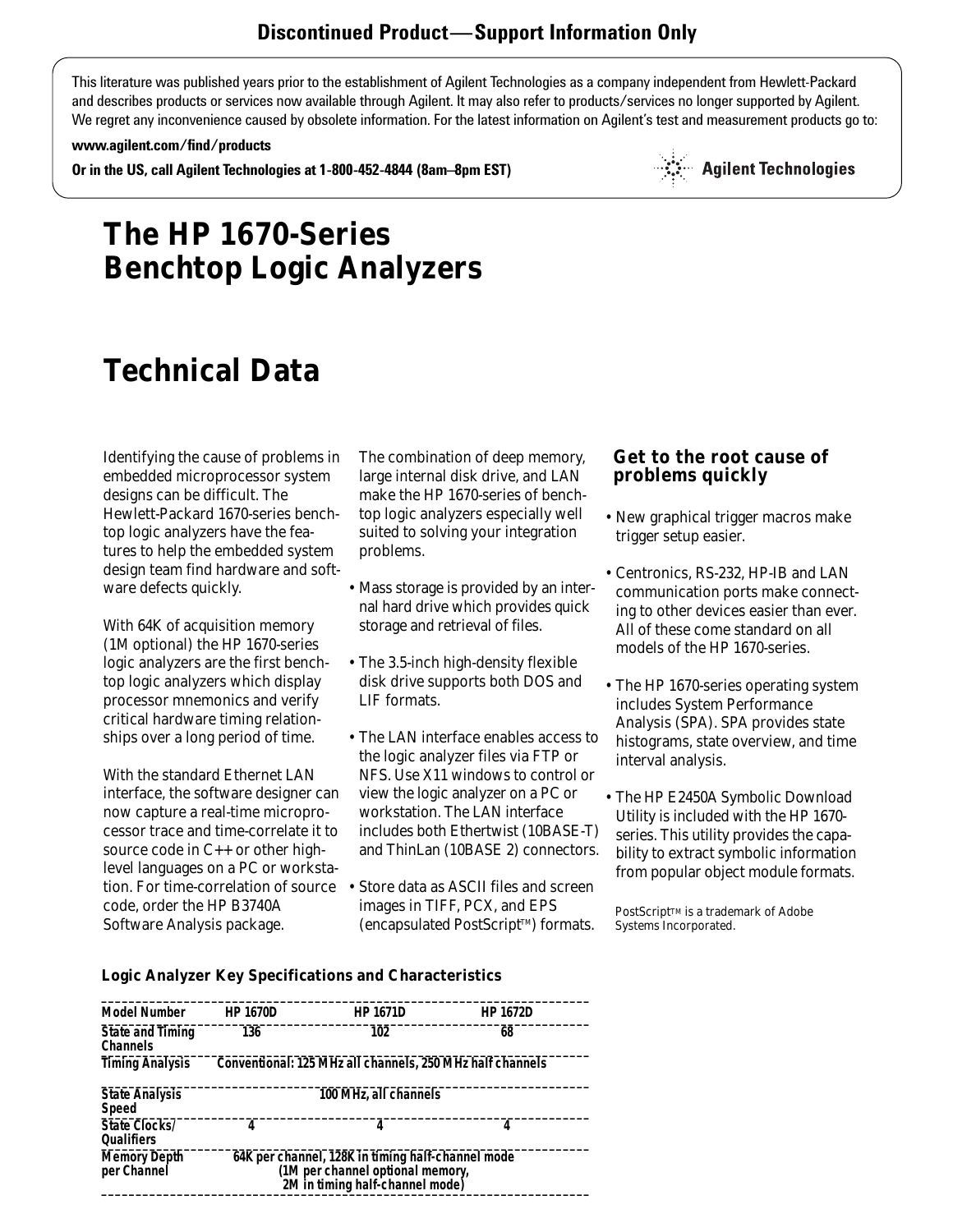## **HP 1670-Series General-Product Information**

|                                                                                                   |                                                                                                                                                                                                                   | Program-                                                                                             | Each instrument is fully                                                                                                                                                                          | <b>Screen</b>                                                                                     | An image file of any display                                                                                                                                                                        |                                                         |
|---------------------------------------------------------------------------------------------------|-------------------------------------------------------------------------------------------------------------------------------------------------------------------------------------------------------------------|------------------------------------------------------------------------------------------------------|---------------------------------------------------------------------------------------------------------------------------------------------------------------------------------------------------|---------------------------------------------------------------------------------------------------|-----------------------------------------------------------------------------------------------------------------------------------------------------------------------------------------------------|---------------------------------------------------------|
| <b>Front Panel</b>                                                                                | <b>Human Interface</b><br>A knob and keypads<br>make up the front-<br>panel human interface.<br>Keys include control,<br>menu, display naviga-<br>tion, and alpha-numer-<br>ic entry functions.                   | mability<br><b>HP Printer</b><br><b>Support</b>                                                      | programmable from a<br>computer via HP-IB<br>and RS-232 connec-<br>tions. This feature is<br>standard on all models.<br>Printers which use the<br><b>HP Printer Control</b><br>Language (PCL) and | <b>Image Files</b>                                                                                | screen can be stored to<br>disk via the display's<br>Print field. Black &<br>white TIFF, PCX,<br>Encapsulated<br>PostScript (EPS), and<br>gray-scale TIFF file for-<br>mats are available.          |                                                         |
| <b>Mouse</b>                                                                                      | A DIN mouse is shipped<br>as standard equipment.<br>It provides full instru-<br>ment control. Knob<br>functionality is replicat-<br>ed by holding down the<br>right button and moving<br>the mouse left or right. |                                                                                                      | have a parallel<br>Centronics, RS-232 or<br>HP-IB interface are<br>supported: HP<br>DeskJet, LaserJet,<br>QuietJet, PaintJet, and<br>ThinkJet models.                                             | <b>ASCII Data</b><br><b>Files</b>                                                                 | State or timing listings<br>can be stored as ASCII<br>files on a flexible disk via<br>the display's Print field.<br>These files are equivalent<br>in character width and<br>line length to hardcopy |                                                         |
| Keyboard                                                                                          | The logic analyzer can<br>also be operated using<br>a DIN keyboard. Order<br>the HP Logic Analyzer<br>Keyboard Kit, model                                                                                         | <b>Alternate</b><br><b>Printer</b><br>Supported                                                      | The Epson FX80, LX80<br>and MX80 printers<br>with an RS-232 or<br>Centronics interface<br>supported in the Epson<br>8-bit graphics mode.                                                          |                                                                                                   | listings printed via the<br>Print All selection.<br>Configuration Logic analyzer files<br>and Data Files that include configura-<br>tion and data informa-                                          |                                                         |
| number HP E2427B.<br>Input/Output, Control, and<br>Printing<br>I/O Ports<br>All units ship with a |                                                                                                                                                                                                                   | <b>Hard Copy</b><br><b>Output</b>                                                                    | Screen images can be<br>printed in black and<br>white from all menus<br>using the Print field.<br>State or timing listings                                                                        |                                                                                                   | tion (if present) are<br>encoded in a binary<br>format. They can be<br>stored to or loaded<br>from the hard disk drive<br>or a flexible disk.                                                       |                                                         |
|                                                                                                   | Centronics parallel<br>printer port, RS-232,<br>and HP-IB as standard<br>equipment.                                                                                                                               | can be printed in full or<br>part (starting from<br>center screen) using<br>the Print All selection. | <b>Recording of</b><br><b>Acquisition</b><br>and Storage                                                                                                                                          | <b>Binary format</b><br>configuration/data files are<br>stored with the time of                   |                                                                                                                                                                                                     |                                                         |
| LAN Interface An Ethernet LAN inter-<br>face is standard with                                     |                                                                                                                                                                                                                   | <b>Mass Storage Files</b><br>and Software                                                            |                                                                                                                                                                                                   | <b>Times</b>                                                                                      | acquisition and the time of<br>storage.                                                                                                                                                             |                                                         |
|                                                                                                   | the HP 1670-series. The<br>LAN interface comes                                                                                                                                                                    | <b>Updating the</b>                                                                                  | The operating system                                                                                                                                                                              | <b>Acquisition Arming</b>                                                                         |                                                                                                                                                                                                     |                                                         |
|                                                                                                   | with both Ethertwist<br>(10BASE-T) and<br>ThinLan (10BASE 2)                                                                                                                                                      | Operating<br><b>System</b>                                                                           | resides in Flash ROM<br>and can be updated<br>from the flexible disk<br>drive or the hard disk                                                                                                    | Initiation                                                                                        | Arming is started by<br>Run or the Port In<br>BNC.                                                                                                                                                  |                                                         |
| connectors. The LAN<br>supports FTP and<br>PC/NFS connection                                      |                                                                                                                                                                                                                   | drive.<br>Mass Storage Is supported by an                                                            |                                                                                                                                                                                                   | Cross Arming The analyzer machines<br>can cross-arm each<br>other.                                |                                                                                                                                                                                                     |                                                         |
|                                                                                                   | protocols. It also works<br>with X11 window pack-<br>ages.                                                                                                                                                        |                                                                                                      |                                                                                                                                                                                                   | internal hard disk drive<br>and by a 1.44 Mbyte,<br>3.5-inch flexible disk<br>drive. Supports DOS | <b>Output</b>                                                                                                                                                                                       | An output signal is<br>provided at the Port<br>Out BNC. |
| <b>Software</b><br><b>Analysis</b><br>Capability                                                  | The HP B3740A Soft-<br>ware Analyzer provides<br>true source line refer-<br>encing and symbol<br>download capabilities.<br>Standard object<br>module formats are                                                  |                                                                                                      | and LIF formats.<br>A disk drive provides<br>quick storage and<br>retrieval of files.                                                                                                             |                                                                                                   |                                                                                                                                                                                                     |                                                         |
|                                                                                                   | supported.                                                                                                                                                                                                        |                                                                                                      |                                                                                                                                                                                                   |                                                                                                   |                                                                                                                                                                                                     |                                                         |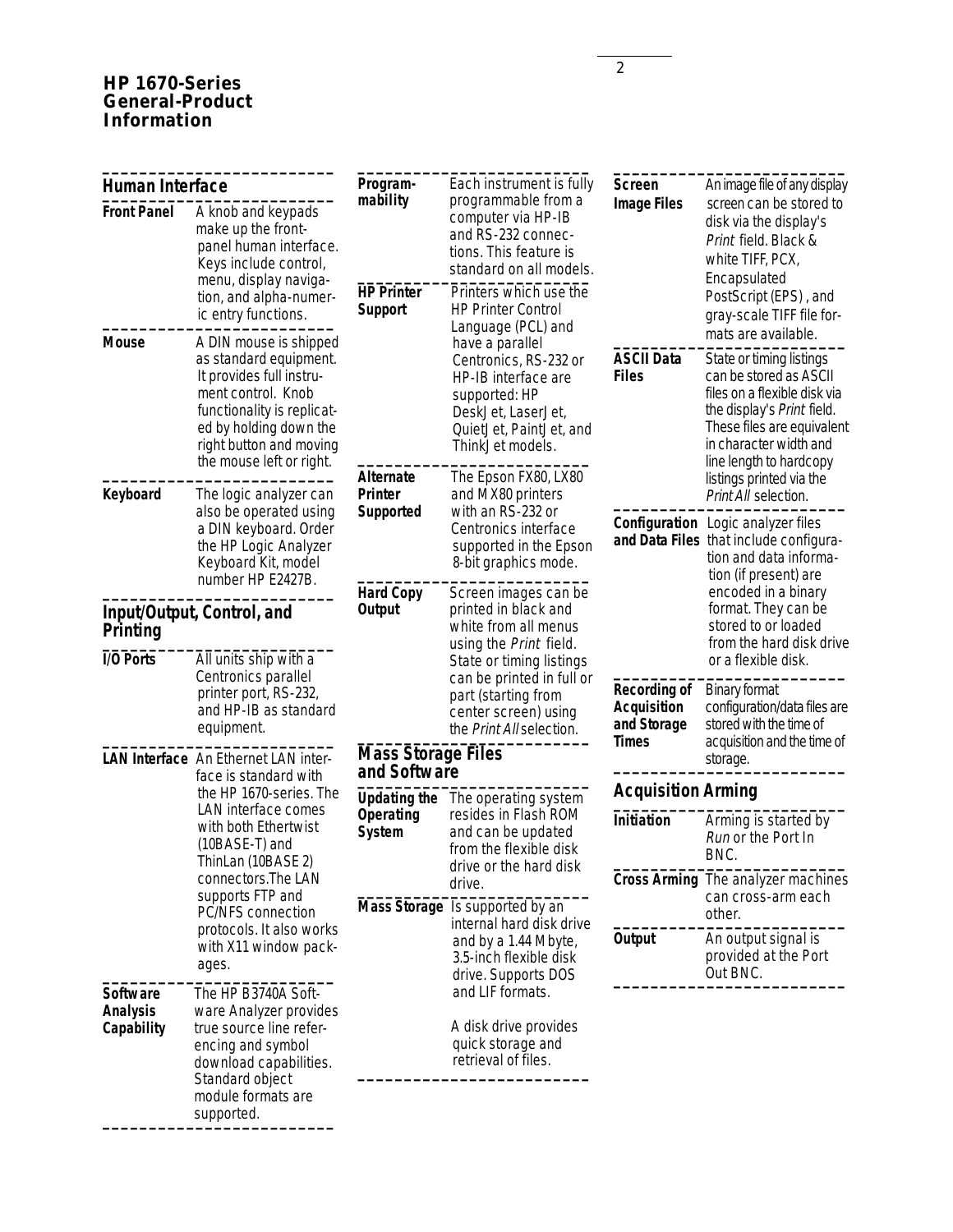## **HP 1670-series Logic Analyzer Specifications and Characteristics**

**\_\_\_\_\_\_\_\_\_\_\_\_\_\_\_\_\_\_\_\_\_\_\_\_\_**

| Port In/Out                                      |                                                                                                                                                                                                                    |
|--------------------------------------------------|--------------------------------------------------------------------------------------------------------------------------------------------------------------------------------------------------------------------|
| PORT IN<br>Signal and<br>Connection              | Port In is a standard<br><b>BNC</b> connection.<br>The input operates at<br>TTL logic signal levels.<br>Rising edges are valid<br>input signals.                                                                   |
| PORT OUT<br>Signal and<br>Connection             | Port Out is a standard<br><b>BNC connection with</b><br>TTL logic signal levels.<br>A rising edge is assert-<br>ed as a valid output.                                                                              |
| <b>Arming Times</b>                              |                                                                                                                                                                                                                    |
| PORT IN<br><b>Arms Logic</b><br>Analyzer [1]     | 15 ns typical delay from<br>signal input to a don't<br>care logic analyzer<br>trigger.                                                                                                                             |
| Logic<br>Analyzer<br><b>Arms PORT</b><br>OUT [1] | 120 ns typical delay<br>from logic analyzer<br>trigger to signal<br>output.                                                                                                                                        |
| <b>Operating Environment</b>                     |                                                                                                                                                                                                                    |
| Power                                            | 115 Vac or 230 Vac, -22%<br>to +10%, single phase,<br>48-66 Hz, 320 VA max                                                                                                                                         |
| <b>Temperature</b>                               | Instrument, 0° to 50° C<br>(+32° to 122° F). Disk<br>media, 10° to 40° C<br>(+50° to 104°F). Probes<br>and cables, 0° to 65° C<br>(+32° to 149° F)                                                                 |
| Humidity                                         | Instrument, up to 95%,<br>relative humidity at<br>+40° C (+140° F). Disk<br>media and hard drive,<br>8% to 85% relative<br>humidity.                                                                               |
| <b>Altitude</b>                                  | To 3,048 m (10,000 ft)                                                                                                                                                                                             |
| <b>Vibration:</b><br>Operating                   | Random vibrations<br>5-500Hz,<br>10 minute per axis,<br>$\sim 0.3$ g (rms).                                                                                                                                        |
| <b>Vibration:</b>                                | Random vibrations<br>Non Operating 5-500 Hz, 10 minutes per<br>axis, ~ 2.41 g (rms); and<br>swept sine resonant<br>search, 5-500 Hz,<br>0.75 g (0-peak),<br>5 minute resonant<br>dwell @ 4 resonances<br>per axis. |

| <b>Physical Factors</b>                   |                                                                                                                                                       |
|-------------------------------------------|-------------------------------------------------------------------------------------------------------------------------------------------------------|
| Weight                                    | 28.6 lbs. (13 kg)                                                                                                                                     |
| <b>Dimensions</b>                         | See figure 1                                                                                                                                          |
| Safety                                    | IEC 348/ HD 401,<br>UL 1244, and<br>CSA Standard C22.2<br>No. 231 (series M-89)                                                                       |
| EMC<br>Group 1 Class A<br>4kV CD, 8 kV AD | CISPR 11:1990/EN 55011 (1991):<br>IEC 801-2:1991/EN 50082-1 (1992):<br>IEC 801-3:1984/EN 50082-1 (1992):3V/m<br>IEC 801-4:1988/EN 50082-1 (1992): 1kV |







#### **Figure 1**

## **\_\_\_\_\_\_\_\_\_\_\_\_\_\_\_\_\_\_\_\_\_\_\_\_\_ Logic Analyzer Probes \_\_\_\_\_\_\_\_\_\_\_\_\_\_\_\_\_\_\_\_\_\_\_\_\_ Input** 100 kΩ ±2% **Resistance \_\_\_\_\_\_\_\_\_\_\_\_\_\_\_\_\_\_\_\_\_\_\_\_\_**

**Input** approx. 8 pF<br>**Capacitance** (see figure 2)  $Capacitance$ 





| Minimum<br><b>Input Voltage</b><br>Swing | 500 mV peak-to-peak                                                                                                |
|------------------------------------------|--------------------------------------------------------------------------------------------------------------------|
| Minimum<br>Input<br><b>Overdrive</b>     | 250 mV or 30% of input<br>amplitude, whichever is<br>greater                                                       |
| Threshold<br>Range                       | -6.0 V to +6.0 V in 50-mV<br>increments                                                                            |
| <b>Threshold</b><br>Setting              | Threshold levels may be<br>defined for pods<br>(17-channel groups) on<br>an individual basis                       |
| <b>Threshold</b><br>Accuracy*            | $\pm$ (100 mV +3% of<br>threshold setting)                                                                         |
| Input<br>Dynamic<br>Range                | $± 10 V$ about the<br>threshold                                                                                    |
| <b>Maximum</b><br>Input Voltage          | $±$ 40 V peak                                                                                                      |
| $+5V$<br><b>Accessory</b><br>Current     | 1/3 amp maximum<br>per pod                                                                                         |
| <b>Channel</b><br><b>Assignment</b>      | Each group of 34<br>channels (a pod pair)<br>can be assigned to<br>Analyzer 1, Analyzer 2<br>or remain unassigned. |

[1] Time may vary depending upon the

mode of logic analyzer operation.

\* Warranted Specification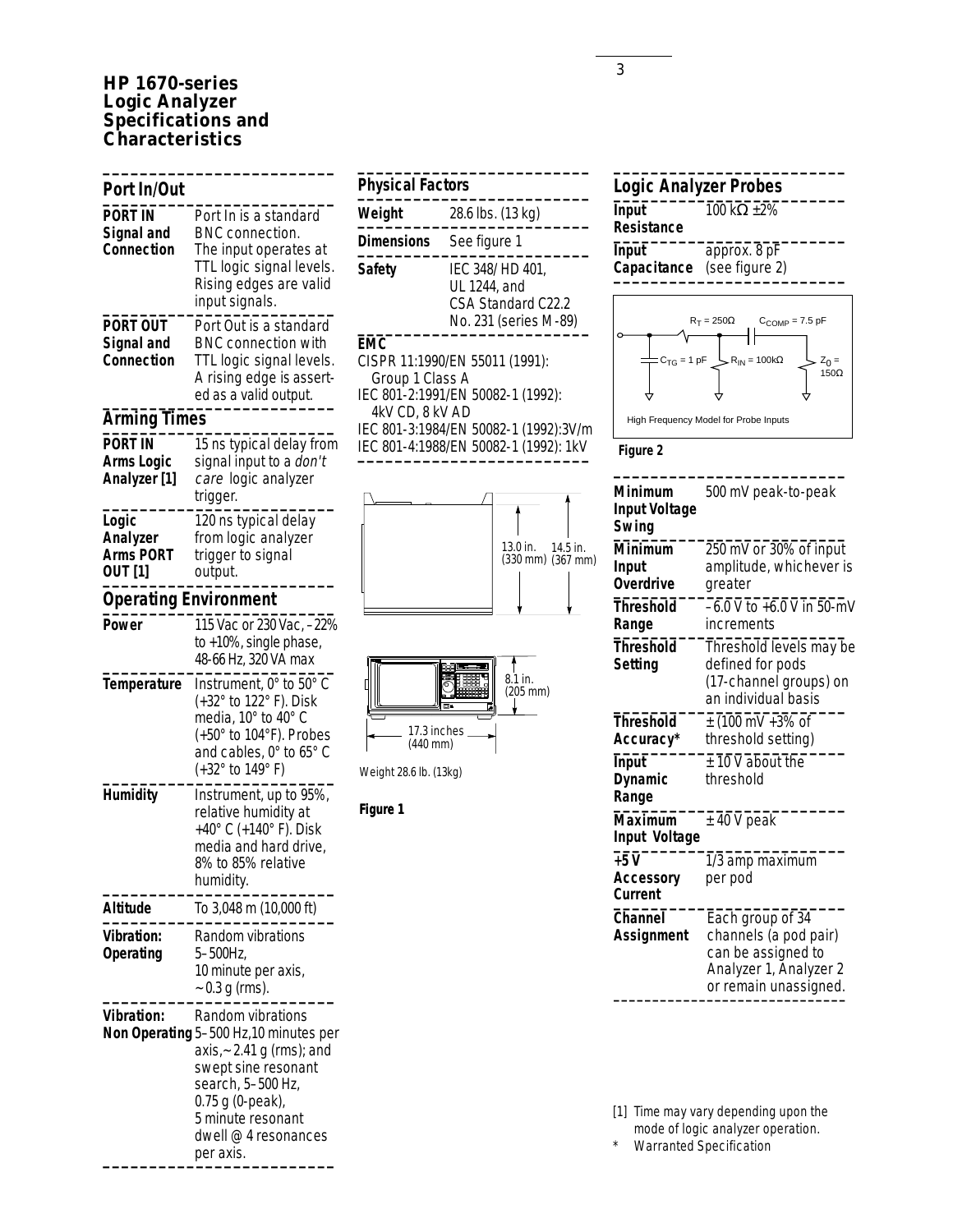| <b>State Analysis</b>                 |                                                                                                                                                                                                                                                                                                          |                                  |
|---------------------------------------|----------------------------------------------------------------------------------------------------------------------------------------------------------------------------------------------------------------------------------------------------------------------------------------------------------|----------------------------------|
| Maximum<br>State<br><b>Speed</b>      | 100 MHz                                                                                                                                                                                                                                                                                                  |                                  |
| Channel<br>Count [2]                  | <b>HP 1670D</b><br><b>HP 1671D</b><br><b>HP 1672D</b>                                                                                                                                                                                                                                                    | 136/68<br>102/51<br>68/34        |
| Memory<br>Depth per<br><b>Channel</b> |                                                                                                                                                                                                                                                                                                          |                                  |
| Standard                              | 64K<br>(65,536) samples                                                                                                                                                                                                                                                                                  |                                  |
| Time<br>Tags On                       | 32K<br>$(32,768)$ samples)                                                                                                                                                                                                                                                                               |                                  |
| Compare<br>Mode On                    | 32K<br>$(32,768)$ samples)                                                                                                                                                                                                                                                                               |                                  |
| Compare<br>Mode and<br>Time Tags On   | 32K<br>$(32,768)$ samples)                                                                                                                                                                                                                                                                               |                                  |
| Option 030                            | 1M<br>(1,032,192) samples                                                                                                                                                                                                                                                                                |                                  |
| Time<br>Tags On                       | 500K<br>(507,904) samples                                                                                                                                                                                                                                                                                |                                  |
| Compare<br>Mode On                    | 250K<br>(245,760) samples                                                                                                                                                                                                                                                                                |                                  |
| Compare<br>Mode and<br>Time Tags On   | 120K<br>$(114,688)$ samples                                                                                                                                                                                                                                                                              |                                  |
| <b>State Clocks</b>                   | <b>HP 1670D</b><br>HP 1671D<br>HP 1672D                                                                                                                                                                                                                                                                  | 4 clocks<br>4 clocks<br>4 clocks |
|                                       | Clocks can be used by<br>either one or two state<br>analyzers at any time.<br>Clock edges can be<br>ORed together and<br>operate in single<br>phase, two-phase<br>demultiplexing, or two-<br>phase mixed mode.<br>Clock edge is<br>selectable as positive,<br>negative, or both edges<br>for each clock. |                                  |

| <b>State Clock</b><br>Qualifier                        | The high or low of the<br>clocks can be ANDed<br>or ORed with the clock<br>specification.                                                                                                                |
|--------------------------------------------------------|----------------------------------------------------------------------------------------------------------------------------------------------------------------------------------------------------------|
| Setup/Hold [3]                                         |                                                                                                                                                                                                          |
| one clock,<br>one edge                                 | 3.5/0 ns to 0/3.5 ns<br>(in 0.5 ns increments)                                                                                                                                                           |
| one clock,<br>both edges                               | 4.0/0 ns to 0/4.0 ns<br>(in 0.5 ns increments)                                                                                                                                                           |
| multi-clock,<br>multi-edge                             | 4.5/0 ns to 0/4.5 ns<br>(in 0.5 ns increments)                                                                                                                                                           |
| Minimum<br><b>State Clock</b><br>Pulse Width [3]       | 3.5 ns                                                                                                                                                                                                   |
|                                                        |                                                                                                                                                                                                          |
| Minimum<br>Master to<br>Master<br>Clock Time [3]       | 10 ns                                                                                                                                                                                                    |
| Minimum<br><b>Slave to</b><br>Slave<br>Clock Time [3]  | 10 ns                                                                                                                                                                                                    |
| Minimum<br>Master to<br><b>Slave</b><br>Clock Time [3] | 0.0 <sub>ns</sub>                                                                                                                                                                                        |
| Minimum<br><b>Slave to Master</b><br>Clock Time [3]    | $4.0$ ns                                                                                                                                                                                                 |
| Clock<br><b>Qualifiers</b><br>Setup/Hold [3]           | 4.0/0 ns (fixed)                                                                                                                                                                                         |
| <b>State</b><br>Tagging [4]                            | Counts the number of<br>qualified states<br>between each stored<br>state. Measurement<br>can be shown relative<br>to the previous state or<br>relative to trigger. Max.<br>count is $4.29 \times 10^9$ . |
| State Tag<br>Count                                     | 0 to 4.29 $\times$ 10 <sup>9</sup>                                                                                                                                                                       |
| State Tag                                              | 1 count                                                                                                                                                                                                  |

| Time<br>Tagging [4]                  | Measures the time<br>between stored states,<br>relative to either the pre-<br>vious state or to the trig-<br>ger. Max. time between<br>states is 34.4 sec. Min.<br>time between states is 8<br>ns. |                           |
|--------------------------------------|----------------------------------------------------------------------------------------------------------------------------------------------------------------------------------------------------|---------------------------|
| Time Tag<br>Value                    | 8 ns to 34.4 seconds<br>$\pm$ (8 ns + 0.01% of time<br>tag value)                                                                                                                                  |                           |
| <b>Time Tag</b><br><b>Resolution</b> | 8 ns or 0.1%<br>(whichever is greater)                                                                                                                                                             |                           |
| <b>Timing Analysis</b>               |                                                                                                                                                                                                    |                           |
| Conventional<br>Timing               | Data stored at selected<br>sample rate across all<br>timing channels.                                                                                                                              |                           |
| Maximum<br>Timing<br>Speed [2]       | 125 MHz/250 MHz                                                                                                                                                                                    |                           |
| Channel<br>Count [2]                 | <b>HP 1670D</b><br><b>HP 1671D</b><br><b>HP 1672D</b>                                                                                                                                              | 136/68<br>102/51<br>68/34 |
| Sample<br>Period [2]                 | 8 ns/4 ns minimum<br>41 µs/10 µs<br>maximum                                                                                                                                                        |                           |
| Memory<br>Depth per<br>Channel [2]   | 64K standard<br>64K/128K samples<br>(65,536/131,072)                                                                                                                                               |                           |
|                                      | 1M option<br>1M/2M samples<br>(1,032,192/2,080,768)                                                                                                                                                |                           |
| Time Covered<br>by Data [2]          | Sample period $\times$<br>memory depth                                                                                                                                                             |                           |

[2] Full Channel /Half Channel Modes

[3] Specified for an input signal VH= – 0.9V, VL = – 1.7V, slew rate = 1V/ns, and threshold = –1.3V

[4] Time or-state-tagging (Count Time or Count State) is available in the full-channel state mode. There is no speed penalty for tag use. Memory is halved when time or state tags are used unless a pod pair (34 channel group) remains unassigned in the Configuration menu.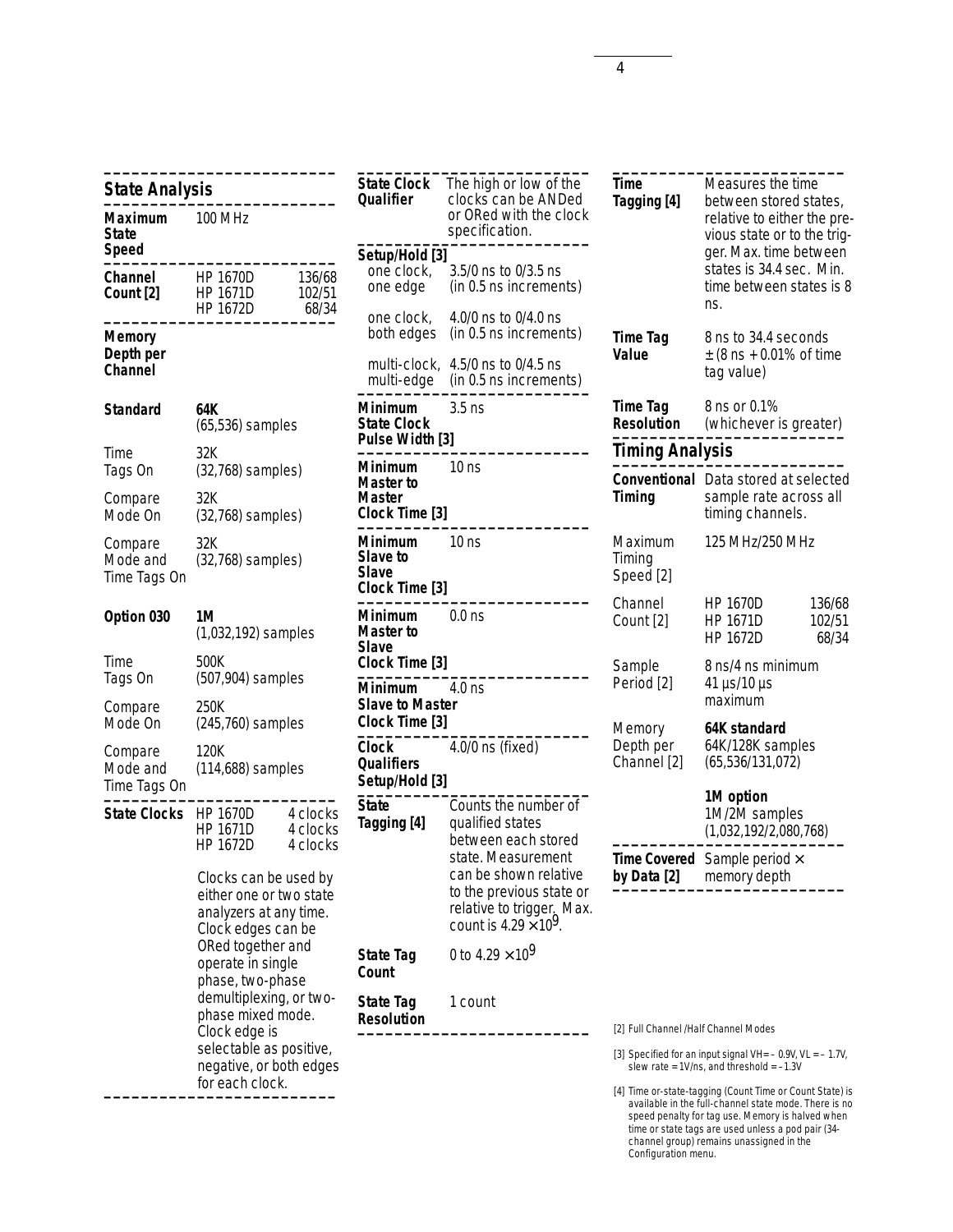| <b>Time Interval Accuracy</b>                                                                |                                                                                                                                                                                       | Recognize data which is<br>Range<br>numerically between or<br><b>Recognizers</b>                                  |                                                                                                           | Qualifier                                                                                                         | A user-specified term<br>that can be any state,                                                       |                |
|----------------------------------------------------------------------------------------------|---------------------------------------------------------------------------------------------------------------------------------------------------------------------------------------|-------------------------------------------------------------------------------------------------------------------|-----------------------------------------------------------------------------------------------------------|-------------------------------------------------------------------------------------------------------------------|-------------------------------------------------------------------------------------------------------|----------------|
| Sample<br>Period<br>Accuracy                                                                 | ± 0.01%                                                                                                                                                                               |                                                                                                                   | on two specified pat-<br>terns (ANDed combina-<br>tion of zeros and/or                                    |                                                                                                                   | no state, any recogniz-<br>er, (pattern, ranges or<br>edge/glitch), any timer,                        |                |
| Channel-to-<br>Channel<br><b>Skew</b>                                                        | 2 ns typical,<br>3 ns maximum                                                                                                                                                         | Range<br>Recognizers                                                                                              | ones).<br>2                                                                                               |                                                                                                                   | or the logical combina-<br>tion (NOT, AND, NAND,<br>OR, NOR, XOR, NXOR)<br>of the recognizers and     |                |
| <b>Time Interval</b><br>Accuracy                                                             | ± (Sample Period<br>+ channel-to-channel                                                                                                                                              | Range Width                                                                                                       | 32 channels                                                                                               |                                                                                                                   | timers.                                                                                               |                |
|                                                                                              | skew $+0.01\%$ of time<br>interval reading)                                                                                                                                           | Edge/Glitch<br><b>Recognizers</b>                                                                                 | Trigger on glitch or<br>edge on any channel.                                                              | <b>Branching</b>                                                                                                  | Each sequence level<br>has a branching qualifi-<br>er. When satisfied, the                            |                |
| <b>Maximum</b><br><b>Delay</b><br>After                                                      | Sample Period 4-8 ns :<br>8.389 ms<br>Sample Period > 8 ns:                                                                                                                           |                                                                                                                   | Edge can be specified<br>as rising, falling or<br>either.                                                 |                                                                                                                   | analyzer will branch to<br>the sequence level<br>specified.                                           |                |
| <b>Triggering</b>                                                                            | $1,048,575 \times$ sample<br>period                                                                                                                                                   | Edge/Glitch                                                                                                       | 2 (in timing mode only)                                                                                   | Occurrence<br><b>Counters</b>                                                                                     | Sequence qualifier may<br>be specified to occur                                                       |                |
| <b>Trigger Specifications</b>                                                                |                                                                                                                                                                                       | Recognizers                                                                                                       |                                                                                                           |                                                                                                                   | up to 1,048,575 times<br>before advancing to                                                          |                |
| Trigger<br><b>Macros</b>                                                                     | Trigger setups can be<br>selected from a cate-<br>gorized list of trigger                                                                                                             | Edge/Glitch<br><b>HP 1670D</b><br>136/68<br>102/51<br>Width (in<br>HP 1671D<br>channels) [2]<br>HP 1672D<br>68/34 |                                                                                                           | the next level. Each<br>sequence level has its<br>own counter.                                                    |                                                                                                       |                |
| macros. Each macro<br>is shown in graphical<br>form and has a written<br>description. Macros | Edge/Glitch<br>Recovery<br>Time                                                                                                                                                       | Sample Period 4-8 ns:<br>$28$ ns<br>Sample Period > 8 ns:<br>20 ns + sample period                                | Maximum<br>Occurrence<br>Count                                                                            | 1,048,575                                                                                                         |                                                                                                       |                |
|                                                                                              | can be chained<br>together to create a<br>custom trigger<br>sequence.                                                                                                                 | <b>Greater than</b><br><b>Duration</b><br>(timing only)                                                           | Sample period 4-8 ns:<br>8 ns to 8.389 ms.<br>Accuracy is -2 ns to                                        | <b>Storage</b><br><b>Qualification</b><br>(state only)                                                            | Each sequence level<br>has a storage qualifier<br>that specifies the states<br>that are to be stored. |                |
| Pattern<br><b>Recognizers</b>                                                                | Each recognizer is the<br>AND combination of bit<br>(0,1, or X) patterns in<br>each label.                                                                                            |                                                                                                                   |                                                                                                           | $+10$ ns<br>Sample period > 8 ns:<br>(1 to 220) $\times$ sample<br>period. Accuracy is<br>$-2$ ns + sample period | <b>Maximum</b><br>Sequencer<br><b>Speed</b>                                                           | <b>125 MHz</b> |
| Pattern<br>Recognizers                                                                       | 10                                                                                                                                                                                    | Less than<br><b>Duration</b>                                                                                      | $+2$ ns $\pm$ 0.01%<br>Sample period 4-8 ns:<br>8 ns to 8.389 ms.                                         | State<br>Sequence<br>Levels                                                                                       | 12                                                                                                    |                |
| Pattern Width HP 1670D<br>(in channels)<br>$[2]$                                             | 136/68<br>HP 1671D<br>102/51<br>HP 1672D<br>68/34                                                                                                                                     | (timing only)                                                                                                     | Accuracy is -2 ns to<br>$+10$ ns.<br>Sample period > 8 ns:                                                | Timing<br>Sequence                                                                                                | 10                                                                                                    |                |
| <b>Minimum</b><br><b>Pattern</b><br>and Range<br>Recognizer<br><b>Pulse Width</b>            | 125 MHz and 250 MHz<br>Timing Modes: 13 ns<br>+ channel-to-channel<br>skew<br>$\leq$ 125 MHz Timing<br>Modes: 1 sample<br>period $+1$ ns $+$ chan-<br>nel-to-channel skew<br>$+0.01%$ |                                                                                                                   | (1 to $2^{20}$ ) $\times$ sample<br>period.<br>Accuracy is 2 ns +<br>sample period $-2$ ns $\pm$<br>0.01% | Levels                                                                                                            |                                                                                                       |                |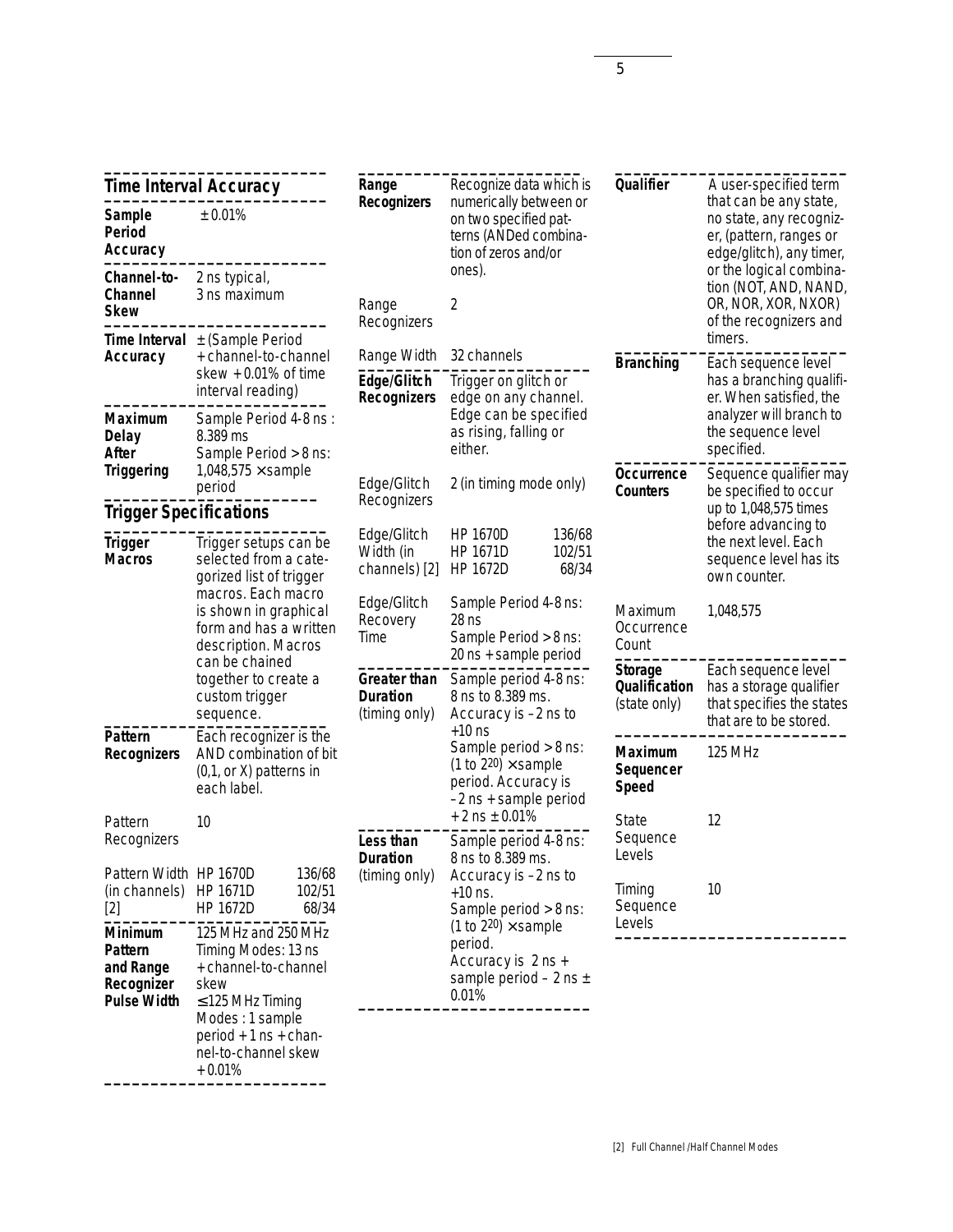| <b>Timers</b><br><b>Timers</b><br><b>Timer Range</b><br>Timer<br>Resolution                               | Timers may be Started,<br>Paused, or Continued at<br>entry into any sequence<br>level after the first.<br>2<br>400 ns to 500 seconds<br>16 ns or 0.1% whichever<br>is greater | <b>Activity</b><br><b>Indicators</b><br>Labels                                          | Provided in the<br>Configuration, State<br>Format, and Timing<br>Format menus for<br>monitoring device-<br>under-test activity<br>while setting up the<br>analyzer.<br>Channels may be<br>grouped together and<br>given a 6-character | Compare<br><b>Mode</b><br><b>Functions</b>                                                     | are kept only when<br>both patterns can be<br>found in an acquisi-<br>tion. Statistics are<br>minimum x to o time,<br>maximum x to o time,<br>average x to o time,<br>and ratio of valid runs<br>to total runs.<br>Performs post-process<br>ing bit-by-bit<br>comparison of the<br>acquired state data<br>and Compare Image<br>data.<br>Created by copying a |
|-----------------------------------------------------------------------------------------------------------|-------------------------------------------------------------------------------------------------------------------------------------------------------------------------------|-----------------------------------------------------------------------------------------|---------------------------------------------------------------------------------------------------------------------------------------------------------------------------------------------------------------------------------------|------------------------------------------------------------------------------------------------|--------------------------------------------------------------------------------------------------------------------------------------------------------------------------------------------------------------------------------------------------------------------------------------------------------------------------------------------------------------|
| Timer<br>Accuracy<br>Timer<br>Recovery Time                                                               | $\pm$ 32 ns or $\pm$ 0.1%,<br>whichever is greater<br>$70$ ns                                                                                                                 |                                                                                         | name called a label. Up<br>to 126 labels in each<br>analyzer may be<br>assigned with up to 32<br>channels per label.<br>Trigger terms may be<br>given an 8-character<br>name.                                                         | Compare                                                                                        |                                                                                                                                                                                                                                                                                                                                                              |
| Data In to<br><b>Trigger Out</b><br><b>BNC Port</b>                                                       | 110 ns typical                                                                                                                                                                |                                                                                         |                                                                                                                                                                                                                                       | Image                                                                                          | state acquisition into<br>the compare image<br>buffer. Allows editing                                                                                                                                                                                                                                                                                        |
|                                                                                                           |                                                                                                                                                                               |                                                                                         | <b>Measurement Functions</b>                                                                                                                                                                                                          |                                                                                                | of any bit in the                                                                                                                                                                                                                                                                                                                                            |
| Arming                                                                                                    | <b>Acquisition, Measurement</b><br>and Display Functions<br>Each analyzer can be                                                                                              | <b>Markers</b>                                                                          | Two markers (x and o)<br>are shown as dashed<br>lines in the display.                                                                                                                                                                 |                                                                                                | Compare Image to a 1,<br>X or O.                                                                                                                                                                                                                                                                                                                             |
|                                                                                                           | armed by the Run key,<br>the other analyzer, or<br>the Port In.                                                                                                               | <b>Time</b><br><b>Intervals</b>                                                         | The x and o markers<br>measure the time<br>interval between                                                                                                                                                                           | Compare<br>Image<br><b>Boundaries</b>                                                          | Each channel (column)<br>in the compare image<br>can be enabled or dis-<br>abled via bit masks in                                                                                                                                                                                                                                                            |
| Run                                                                                                       | Starts acquisition of<br>data in specified trace<br>mode.                                                                                                                     | events occurring on<br>one or more wave-<br>forms or states.<br>Available in state when |                                                                                                                                                                                                                                       | the Compare Image.<br>Upper and lower<br>ranges of states (rows)<br>in the compare image       |                                                                                                                                                                                                                                                                                                                                                              |
| <b>Stop</b>                                                                                               | Stop halts acquisition<br>and displays the cur-<br>rent acquisition data.                                                                                                     | <b>Delta States</b>                                                                     | time tagging is on.<br>The x and o markers<br>measure the number                                                                                                                                                                      |                                                                                                | can be specified. Any<br>data bits that do not<br>fall within the enabled                                                                                                                                                                                                                                                                                    |
| <b>Trace Mode</b>                                                                                         | Single mode acquires<br>data once per trace<br>specification; repeti-                                                                                                         |                                                                                         | of tagged states<br>between any two<br>states (state only).                                                                                                                                                                           |                                                                                                | channels and the<br>specified range are<br>not compared.                                                                                                                                                                                                                                                                                                     |
|                                                                                                           | tive mode repeats<br>single mode acquisi-<br>tions until Stop is<br>pressed or until pat-<br>tern time interval or<br>compare stop criteria<br>are met.                       | <b>Patterns</b>                                                                         | The x or o marker can<br>be used to locate the<br>nth occurrence of a<br>specified pattern<br>before or after trigger,<br>or after the beginning<br>of data. The o marker                                                             | Stop                                                                                           | Repetitive acquisitions<br>Measurement may be halted when<br>the comparison<br>between the current<br>state acquisition and<br>the current Compare                                                                                                                                                                                                           |
| <b>Trigger</b><br>Displayed as a vertical<br>dashed line in the<br>timing waveform,<br>state waveform and |                                                                                                                                                                               | can also find the nth<br>occurrence of a pat-<br>tern before or after<br>the x marker.  | Compare<br>Mode<br><b>Displays</b>                                                                                                                                                                                                    | Image is equal or not<br>equal.<br>Reference Listing<br>display shows the<br>Compare Image and |                                                                                                                                                                                                                                                                                                                                                              |
| X-Y chart displays and<br>as line 0 in the state<br>listing and state com-<br>pare displays.              |                                                                                                                                                                               | <b>Statistics</b>                                                                       | x to o marker statistics<br>are calculated for<br>repetitive acquisitions.<br>Patterns must be<br>specified for both<br>markers, and statistics                                                                                       |                                                                                                | bit masks; Difference<br>Listing display highlights<br>differences between<br>the current state acqui-<br>sition and the Compare<br>Image.                                                                                                                                                                                                                   |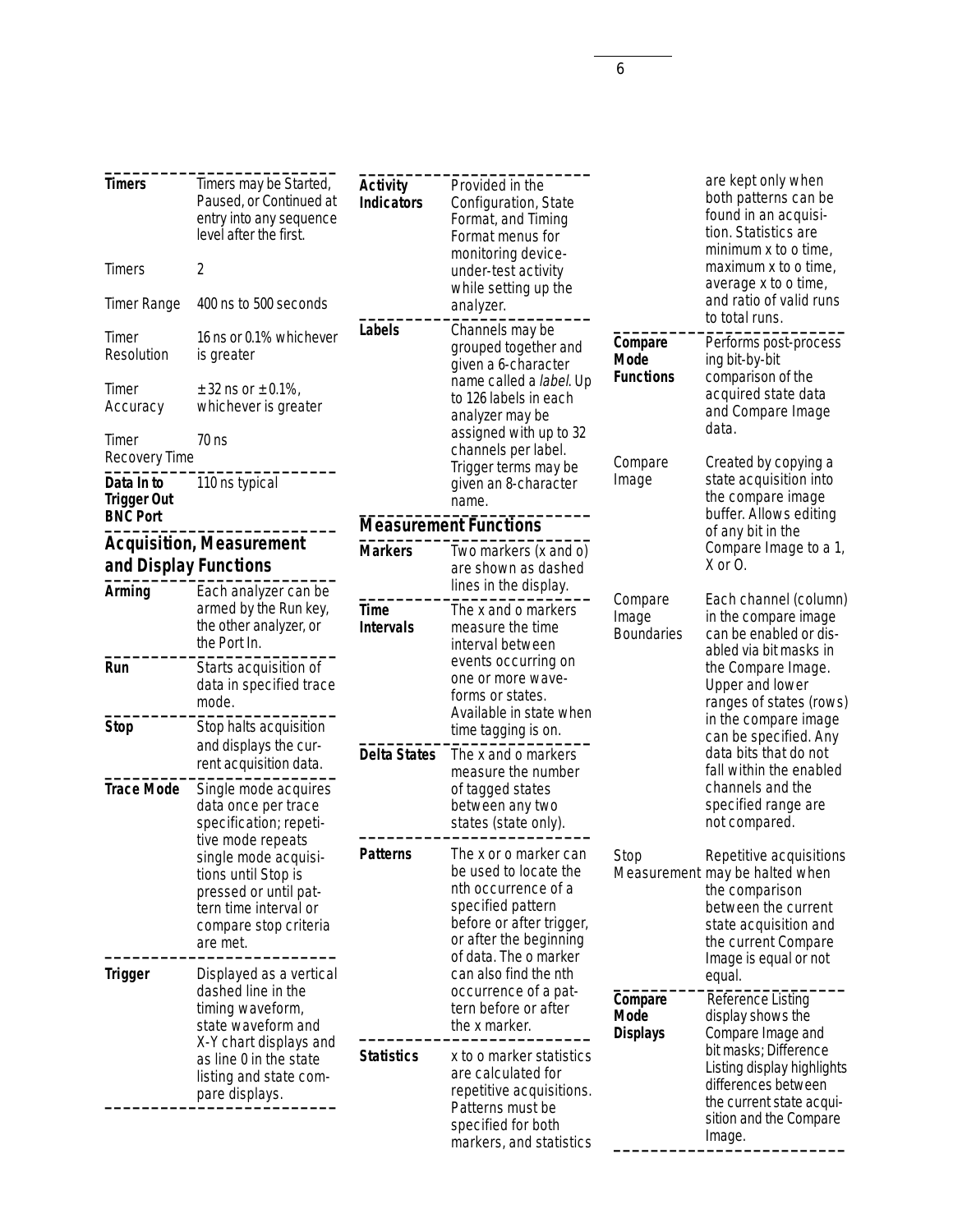| Data Entry/Display                                                                                                     |                                                                                                     | Displays timing<br><b>Timing</b><br>Waveform<br>acquisition in wave- | <b>Symbols</b>                                                                                            |                                                 |                                                                           |
|------------------------------------------------------------------------------------------------------------------------|-----------------------------------------------------------------------------------------------------|----------------------------------------------------------------------|-----------------------------------------------------------------------------------------------------------|-------------------------------------------------|---------------------------------------------------------------------------|
| State Listing, State<br><b>Display</b><br><b>Modes</b><br>Waveforms, State<br>Chart, State Compare<br>Listing, Compare |                                                                                                     | <b>Display</b>                                                       | form format.                                                                                              | Pattern<br>Symbols                              | User can define a<br>mnemonic for the spe-                                |
|                                                                                                                        | Sec/div [2]                                                                                         | 1 ns to 4.4 sec/div/<br>1 ns to 2.2 sec/div                          |                                                                                                           | cific bit pattern of a<br>label. When data dis- |                                                                           |
|                                                                                                                        | Difference Listing,<br>Timing Waveforms,                                                            | Delay                                                                | $-2,500$ s to $+2,500$ s                                                                                  |                                                 | play is SYMBOL,<br>mnemonic is displayed                                  |
|                                                                                                                        | Timing Listing, inter-<br>leaved time-correlat-<br>ed listing of two state                          | Accumulate                                                           | Waveform display is<br>not erased between<br>successive acquisi-                                          |                                                 | where the bit pattern<br>occurs.                                          |
|                                                                                                                        | analyzers (time tags<br>on), and time-correlat-                                                     |                                                                      | tions.                                                                                                    | Range<br>Symbols                                | User can define a<br>mnemonic covering a                                  |
|                                                                                                                        | ed State Listing with<br>Timing Waveforms on<br>the same display.                                   |                                                                      | Overlay Mode Multiple channels can<br>be displayed on one<br>waveform display line.<br>When waveform size | data display is                                 | range of values. When<br>SYMBOL, values within<br>the specified range are |
| State X-Y<br><b>Chart Display</b>                                                                                      | Plots value of a speci-<br>fied label (on y-axis)<br>versus states or<br>another label (on x-       |                                                                      | set to large, the value<br>represented by each<br>waveform is displayed                                   |                                                 | displayed as mnemonic<br>+ offset from base of<br>range.                  |
|                                                                                                                        | axis). Both axes can<br>be scaled.                                                                  |                                                                      | inside the waveform<br>in the selected base.                                                              | Number of<br>Symbols                            | 1000 maximum.                                                             |
| <b>Markers</b>                                                                                                         | Correlated to State<br>Listing, State Compare,<br>and State Waveform<br>displays. Available as      | Displayed<br>Waveforms                                               | 24 lines maximum on<br>one screen. Up to 96<br>lines may be specified<br>and scrolled through.            |                                                 |                                                                           |
|                                                                                                                        | pattern, time, or statis-<br>tics (with time count-<br>ing) and states (with<br>state counting on). | <b>System</b><br>Performance<br><b>Analysis</b>                      | SPA includes state<br>histogram, state<br>overview and time<br>interval measure-                          |                                                 |                                                                           |
| Accumulate                                                                                                             | Chart display is not<br>erased between suc-<br>cessive acquisitions.                                |                                                                      | ments to aid in the<br>software optimization<br>process. These tools                                      |                                                 |                                                                           |
| <b>State</b><br>Waveform<br><b>Display</b>                                                                             | Displays state<br>acquisitions<br>in waveform format.                                               |                                                                      | provide a statistical<br>overview of your syn-<br>chronous design. For<br>additional information,         |                                                 |                                                                           |
| States/div                                                                                                             | 1 to mem length/8                                                                                   |                                                                      | refer to HP 10390A                                                                                        |                                                 |                                                                           |
| Delay                                                                                                                  | $±$ memory length                                                                                   |                                                                      | System Performance<br>Software technical                                                                  |                                                 |                                                                           |
| Accumulate                                                                                                             | Waveform display is<br>not erased between<br>successive acquisi-                                    |                                                                      | data sheet, pub no.<br>5091-7850E.                                                                        |                                                 |                                                                           |
|                                                                                                                        | tions.                                                                                              | <b>Bases</b>                                                         | Binary, Octal,                                                                                            |                                                 |                                                                           |
| Overlay<br>Mode                                                                                                        | Multiple channels can<br>be displayed on one<br>waveform display line.                              |                                                                      | Decimal,<br>Hexadecimal, ASCII<br>(display only), sym-<br>bols, two's compli-                             |                                                 |                                                                           |
| Displayed<br>Waveforms                                                                                                 | 24 lines maximum on<br>one screen. Up to 96<br>lines may be specified<br>and scrolled through.      |                                                                      | ment.                                                                                                     |                                                 |                                                                           |

[2] Full Channel /Half Channel Modes